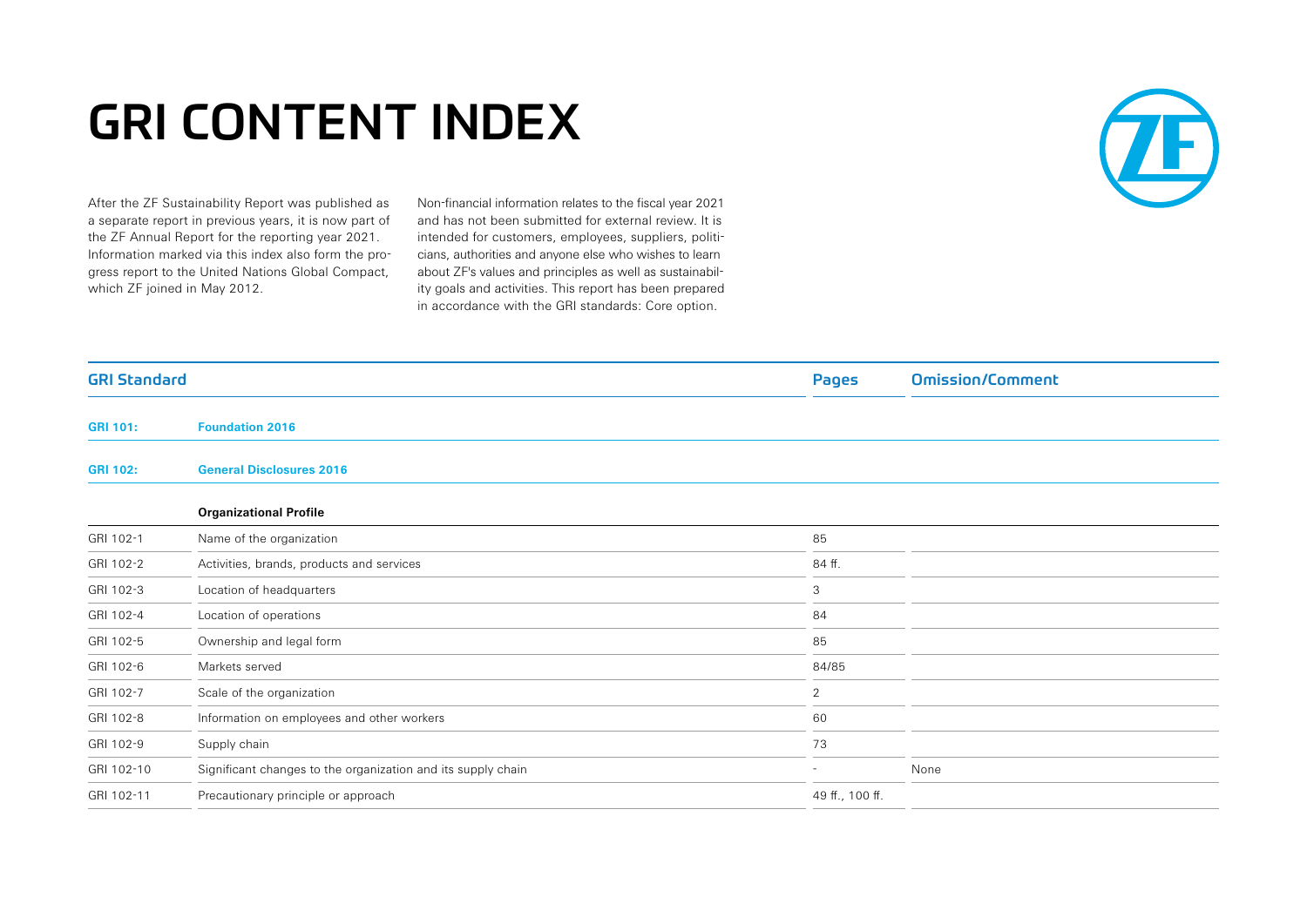| <b>GRI Standard</b> |                                                            | <b>Pages</b>    | <b>Omission/Comment</b>                                                                                                                                                                                                                                                                           |
|---------------------|------------------------------------------------------------|-----------------|---------------------------------------------------------------------------------------------------------------------------------------------------------------------------------------------------------------------------------------------------------------------------------------------------|
| GRI 102-12          | External initiatives                                       | 46/47           |                                                                                                                                                                                                                                                                                                   |
| GRI 102-13          | Membership of associations                                 | 47              |                                                                                                                                                                                                                                                                                                   |
|                     | <b>Strategy</b>                                            |                 |                                                                                                                                                                                                                                                                                                   |
| GRI 102-14          | Statement from senior decision-maker                       | 26              |                                                                                                                                                                                                                                                                                                   |
| GRI 102-15          | Key impacts, risks and opportunities                       | 49 ff., 100 ff. |                                                                                                                                                                                                                                                                                                   |
|                     | <b>Ethics and Integrity</b>                                |                 |                                                                                                                                                                                                                                                                                                   |
| GRI 102-16          | Values, principles, standards and norms of behavior        | 39              |                                                                                                                                                                                                                                                                                                   |
|                     | Governance                                                 |                 |                                                                                                                                                                                                                                                                                                   |
| GRI 102-18          | Governance structure                                       | 30/31, 86       |                                                                                                                                                                                                                                                                                                   |
|                     | <b>Stakeholder Engagement</b>                              |                 |                                                                                                                                                                                                                                                                                                   |
| GRI 102-40          | List of stakeholder groups                                 | 45              |                                                                                                                                                                                                                                                                                                   |
| GRI 102-41          | Collective bargaining groups                               | 69              |                                                                                                                                                                                                                                                                                                   |
| GRI 102-42          | Identifying and selecting stakeholders                     | 44/45           |                                                                                                                                                                                                                                                                                                   |
| GRI 102-43          | Approach to stakeholder engagement                         | 44/45           |                                                                                                                                                                                                                                                                                                   |
| GRI 102-44          | Key topics and concerns raised                             | 45/46           |                                                                                                                                                                                                                                                                                                   |
|                     | <b>Reporting Practice</b>                                  |                 |                                                                                                                                                                                                                                                                                                   |
| GRI 102-45          | Entities included in the consolidated financial statements | 121             |                                                                                                                                                                                                                                                                                                   |
| GRI 102-46          | Defining report content and topic boundaries               | 44              |                                                                                                                                                                                                                                                                                                   |
| GRI 102-47          | List of material topics                                    |                 | GHG emissions from own operations; GHG emissions and<br>environmental standards in the supply chain; Sustaina-<br>ble and circular product portfolio; Social standards in the<br>supply chain; Compliance in the supply chain; Product<br>quality and safety; Sustainable and circular materials. |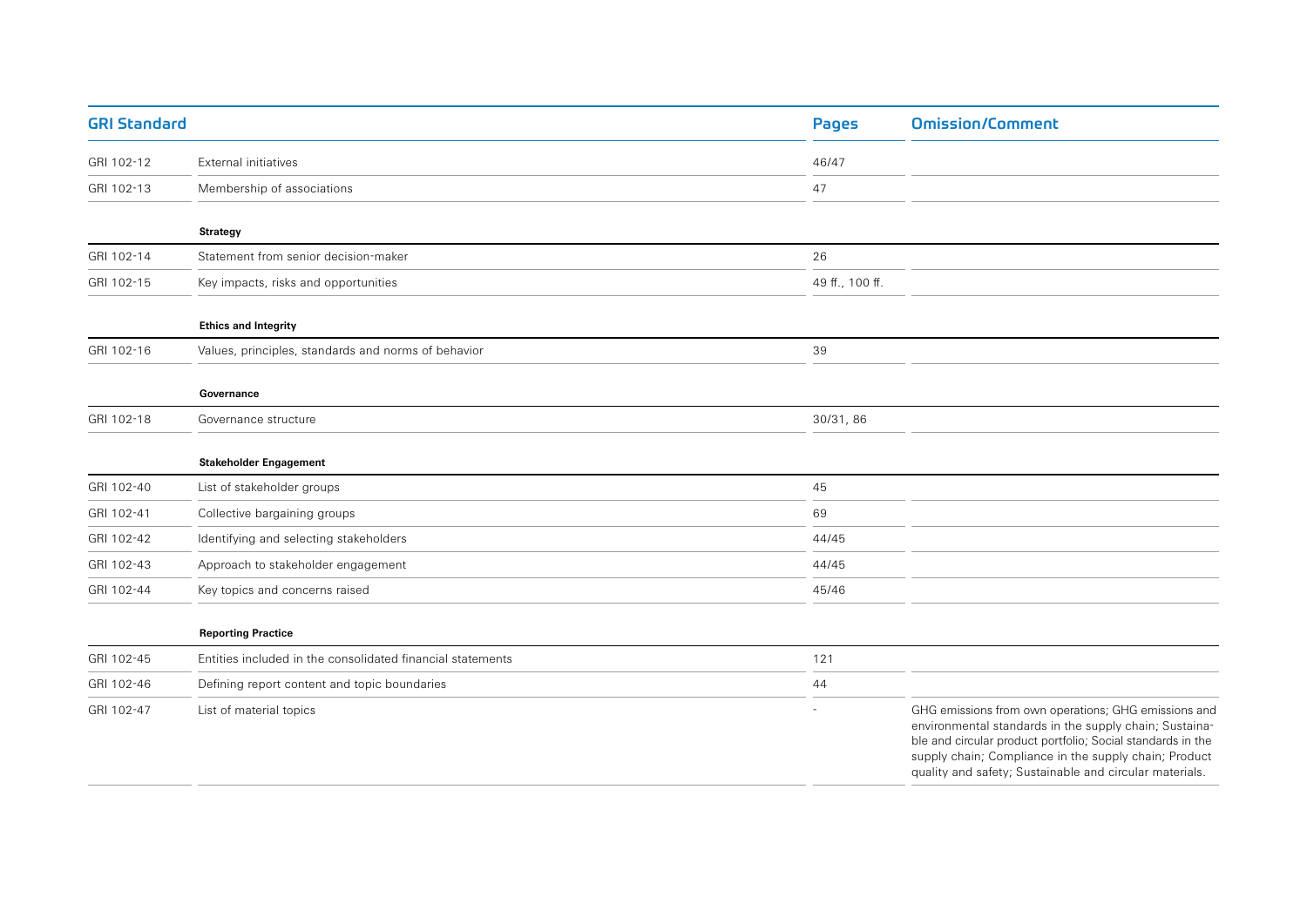| <b>GRI Standard</b> |                                                                                | <b>Pages</b>   | <b>Omission/Comment</b>                                                                                                      |
|---------------------|--------------------------------------------------------------------------------|----------------|------------------------------------------------------------------------------------------------------------------------------|
| GRI 102-48          | Restatements of information                                                    |                | The relevant paragraph or explanatory footnotes of<br>the respective tables indicate where information has<br>been updated.  |
| GRI 102-49          | Changes in reporting                                                           |                | There were no significant changes from previous<br>reporting periods in the list of material topics and<br>topic Boundaries. |
| GRI 102-50          | Reporting period                                                               |                | Jan. 1, 2021 until Dec. 31, 2021                                                                                             |
| GRI 102-51          | Date of most recent report                                                     |                | Mar. 18, 2021                                                                                                                |
| GRI 102-52          | Reporting cycle                                                                |                | Annually                                                                                                                     |
| GRI 102-53          | Contact point for questions regarding the report                               | 191            |                                                                                                                              |
| GRI 102-54          | Claims of reporting in accordance with the GRI Standards                       |                | See above                                                                                                                    |
| GRI 102-55          | GRI content index                                                              |                | See above                                                                                                                    |
| GRI 102-56          | External assurance                                                             |                | See above                                                                                                                    |
|                     | <b>Material topics</b>                                                         |                |                                                                                                                              |
| GRI 201:            | <b>Economic Performance 2016</b>                                               |                |                                                                                                                              |
| GRI 103:            | Management Approach 2016 (including GRI 103-1, 103-2, 103-3)                   | 32 ff., 92 ff. |                                                                                                                              |
| GRI 201-1           | Direct economic value generated and distributed                                | 94 ff.         |                                                                                                                              |
| GRI 201-2           | Financial implications and other risks and opportunities due to climate change | 49             |                                                                                                                              |
| <b>GRI 203:</b>     | <b>Indirect Economic Impacts 2016</b>                                          |                |                                                                                                                              |
| GRI 103:            | Management Approach 2016 (including GRI 103-1, 103-2, 103-3)                   | 32 ff., 92 ff. |                                                                                                                              |
| GRI 203-1           | Infrastructure investments and services supported                              | 97 ff.         |                                                                                                                              |
| GRI 204:            | <b>Procurement Practices 2016</b>                                              |                |                                                                                                                              |

| GRI 103:  | Management Approach 2016 (including 103-1, 103-2, 103-3) | フウ |
|-----------|----------------------------------------------------------|----|
| GRI 204-1 | Proportion of spending on local suppliers                |    |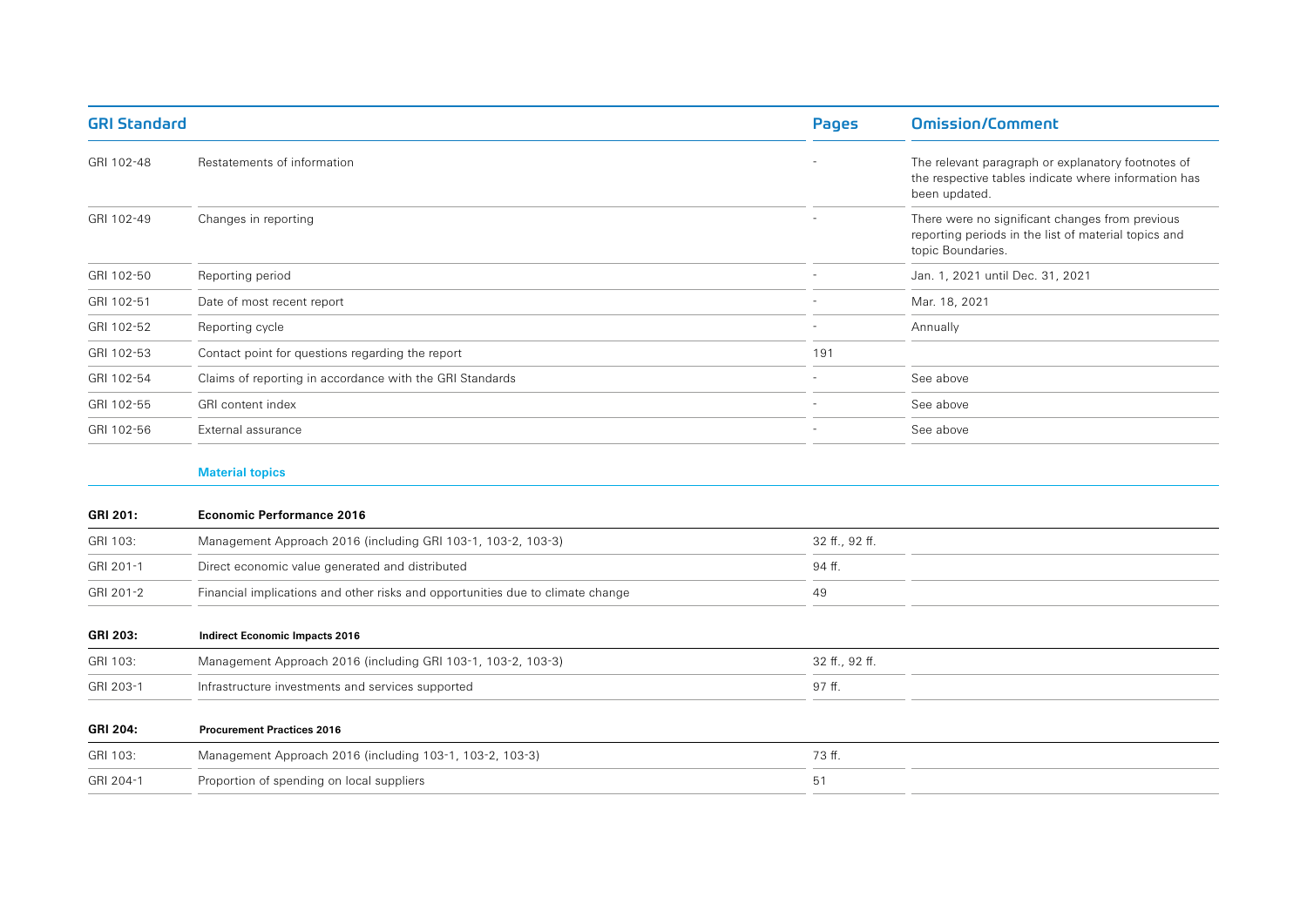| <b>GRI Standard</b> |                                                                          | <b>Pages</b> | <b>Omission/Comment</b> |
|---------------------|--------------------------------------------------------------------------|--------------|-------------------------|
| <b>GRI 205:</b>     | Anti-corruption 2016                                                     |              |                         |
| GRI 103:            | Management Approach 2016 (including GRI 103-1, 103-2, 103-3)             | 39 ff.       |                         |
| GRI 205-2           | Communication and training about anti-corruption policies and procedures | 41           |                         |
| <b>GRI 207:</b>     | Tax 2019                                                                 |              |                         |
| GRI 103:            | Management Approach 2016 (including GRI 103-1, 103-2, 103-3)             | 41 ff.       |                         |
| GRI 207-1           | Approach to tax                                                          | 41 ff.       |                         |
| GRI 207-2           | Tax governance, control and risk management                              | 41 ff.       |                         |
| GRI 207-3           | Stakeholder engagement and management of concerns related to tax         | 41 ff.       |                         |
| GRI 207-4           | Country-by-country reporting                                             | 43           |                         |
| GRI 301:            | <b>Materials 2016</b>                                                    |              |                         |
| GRI 103:            | Management Approach 2016 (including GRI 103-1, 103-2, 103-3)             | 48 ff.       |                         |
| GRI 301-1           | Materials used by weight or volume                                       | 56 f.        |                         |
| <b>GRI 302:</b>     | Energy 2016                                                              |              |                         |
| GRI 103:            | Management Approach 2016 (including GRI 103-1, 103-2, 103-3)             | 48 ff.       |                         |
| GRI 302-1           | Energy consumption within the organization                               | 53 f.        |                         |
| GRI 302-2           | Energy consumption outside of the organization                           | 53 f.        |                         |
| GRI 302-3           | Energy intensity                                                         | 54           |                         |
| GRI 302-4           | Reduction of energy consumption                                          | 53 f.        |                         |
| GRI 302-5           | Reductions in energy requirements of products and services               | 78           |                         |
| GRI 303:            | <b>Water and Effluents 2018</b>                                          |              |                         |
| GRI 103:            | Management Approach 2016 (including GRI 103-1, 103-2, 103-3)             | 48 ff.       |                         |
| GRI 303-1           | Interactions with water as a shared resource                             | 48 ff.       |                         |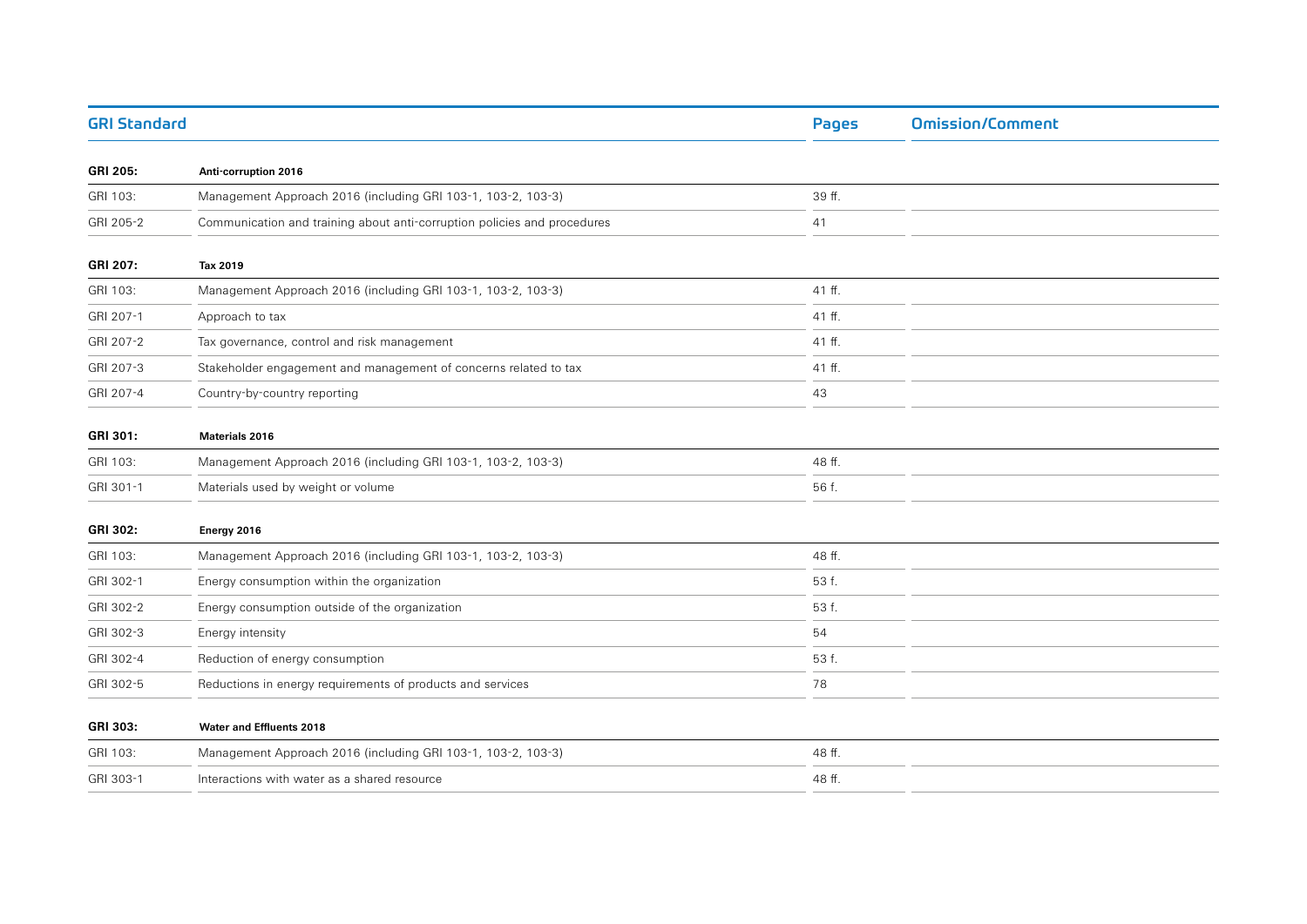| <b>GRI Standard</b> |                                                                                 | <b>Pages</b>             | <b>Omission/Comment</b> |
|---------------------|---------------------------------------------------------------------------------|--------------------------|-------------------------|
| GRI 303-2           | Management of water discharge-related impacts                                   | 48 ff.                   |                         |
| GRI 303-3           | Water withdrawal                                                                | 54 f.                    |                         |
| GRI 303-4           | Water discharge                                                                 | 55 f.                    |                         |
| <b>GRI 305:</b>     | <b>Emissions 2016</b>                                                           |                          |                         |
| GRI 103:            | Management Approach 2016 (including GRI 103-1, 103-2, 103-3)                    | 48 ff.                   |                         |
| GRI 305-1           | Direct (Scope 1) GHG emissions                                                  | 50                       |                         |
| GRI 305-2           | Energy indirect (Scope 2) GHG emissions                                         | 50                       |                         |
| GRI 305-3           | Other indirect (Scope 3) GHG emissions                                          | 52                       |                         |
| GRI 305-5           | Reduction of GHG emissions                                                      | 50 ff.                   |                         |
| GRI 305-7           | Nitrogen oxides (NOx), sulphur oxides (SOx) and other significant air emissions | 51                       |                         |
| GRI 306:            | <b>Waste 2020</b>                                                               |                          |                         |
| GRI 103:            | Management Approach 2016 (including GRI 103-1, 103-2, 103-3)                    | 48 ff.                   |                         |
| GRI 306-1           | Waste generation and significant waste-related impacts                          | 48 ff.                   |                         |
| GRI 306-2           | Management of significant waste-related impacts                                 | 48 ff.                   |                         |
| GRI 306-3           | Waste generated                                                                 | 57                       |                         |
| <b>GRI 307:</b>     | <b>Environmental Compliance 2016</b>                                            |                          |                         |
| GRI 103:            | Management Approach 2016 (including GRI 103-1, 103-2, 103-3)                    | 48 ff.                   |                         |
| GRI 307-1           | Non-compliance with environmental laws and regulations                          | $\overline{\phantom{a}}$ | None                    |
| GRI 308:            | <b>Supplier Environmental Assessment 2016</b>                                   |                          |                         |
| GRI 103:            | Management Approach 2016 (including GRI 103-1, 103-2, 103-3)                    | 73 ff.                   |                         |
| GRI 308-1           | New suppliers that were screened using environmental criteria                   | 73 ff.                   |                         |
| GRI 308-2           | Negative environmental impacts in the supply chain and actions taken            |                          | None                    |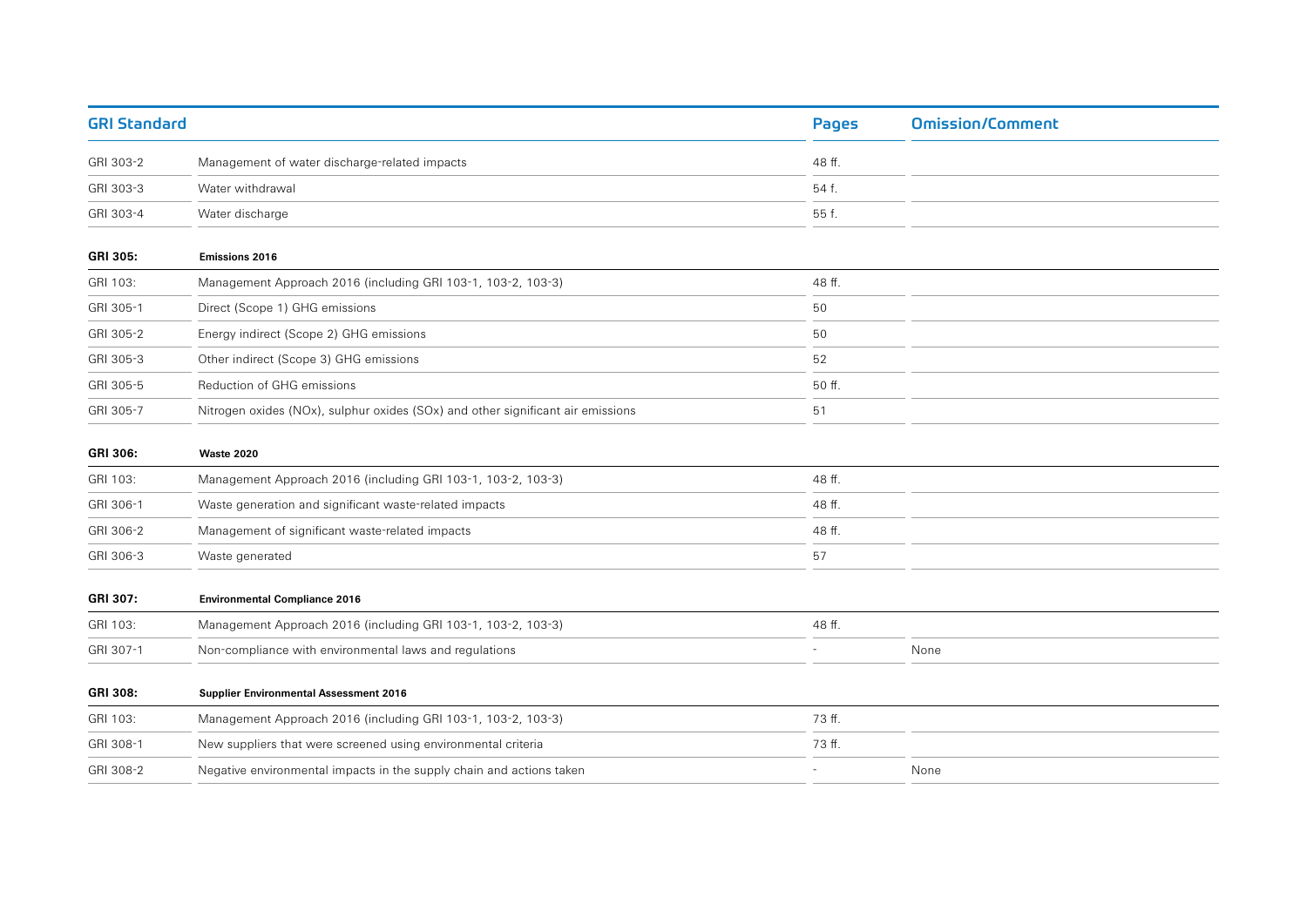| <b>GRI Standard</b> |                                                                                                            | <b>Pages</b> | <b>Omission/Comment</b> |
|---------------------|------------------------------------------------------------------------------------------------------------|--------------|-------------------------|
| GRI 401:            | <b>Employment 2016</b>                                                                                     |              |                         |
| GRI 103:            | Management Approach 2016 (including GRI 103-1, 103-2, 103-3)                                               | 58 ff.       |                         |
| GRI 401-1           | New employee hires and employee turnover                                                                   | 61           |                         |
| GRI 401-2           | Benefits provided to full-time employees that are not provided to temporary or part-time employees         | 64           |                         |
| GRI 401-3           | Parental leave                                                                                             | 66           |                         |
| GRI 402:            | <b>Labor/Management Relations 2016</b>                                                                     |              |                         |
| GRI 103:            | Management Approach 2016 (including GRI 103-1, 103-2, 103-3)                                               | 58 ff.       |                         |
| GRI 402-1           | Minimum notice periods regarding operational changes                                                       | 60           |                         |
| <b>GRI 403:</b>     | Occupational Health and Safety 2018                                                                        |              |                         |
| GRI 103:            | Management Approach 2016 (including GRI 103-1, 103-2, 103-3)                                               | 68 ff.       |                         |
| GRI 403-1           | Management system for occupational health and safety                                                       | 68 ff.       |                         |
| GRI 403-2           | Identification of hazards, risk assessment and investigation of incidents                                  | 68 ff.       |                         |
| GRI 403-3           | Occupational health services                                                                               | 68 ff.       |                         |
| GRI 403-4           | Employee participation, consultation and communication on occupational health and safety                   | 68 ff.       |                         |
| GRI 403-5           | Employee training on occupational health and safety                                                        | 68 ff.       |                         |
| GRI 403-6           | Promotion of employee health                                                                               | 68 ff.       |                         |
| GRI 403-7           | Preventing and minimising effects directly related to business relationships on employee health and safety | 68 ff.       |                         |
| GRI 403-8           | Employees covered by a management system for occupational health and safety                                | 68 ff.       |                         |
| GRI 403-9           | Work-related injuries                                                                                      | 72           |                         |
| GRI 404:            | <b>Training and Education 2016</b>                                                                         |              |                         |
| GRI 103:            | Management Approach 2016 (including GRI 103-1, 103-2, 103-3)                                               | 58 ff.       |                         |
| GRI 404-2           | Programs for upgrading employee skills and transition assistance programs                                  | 61 ff.       |                         |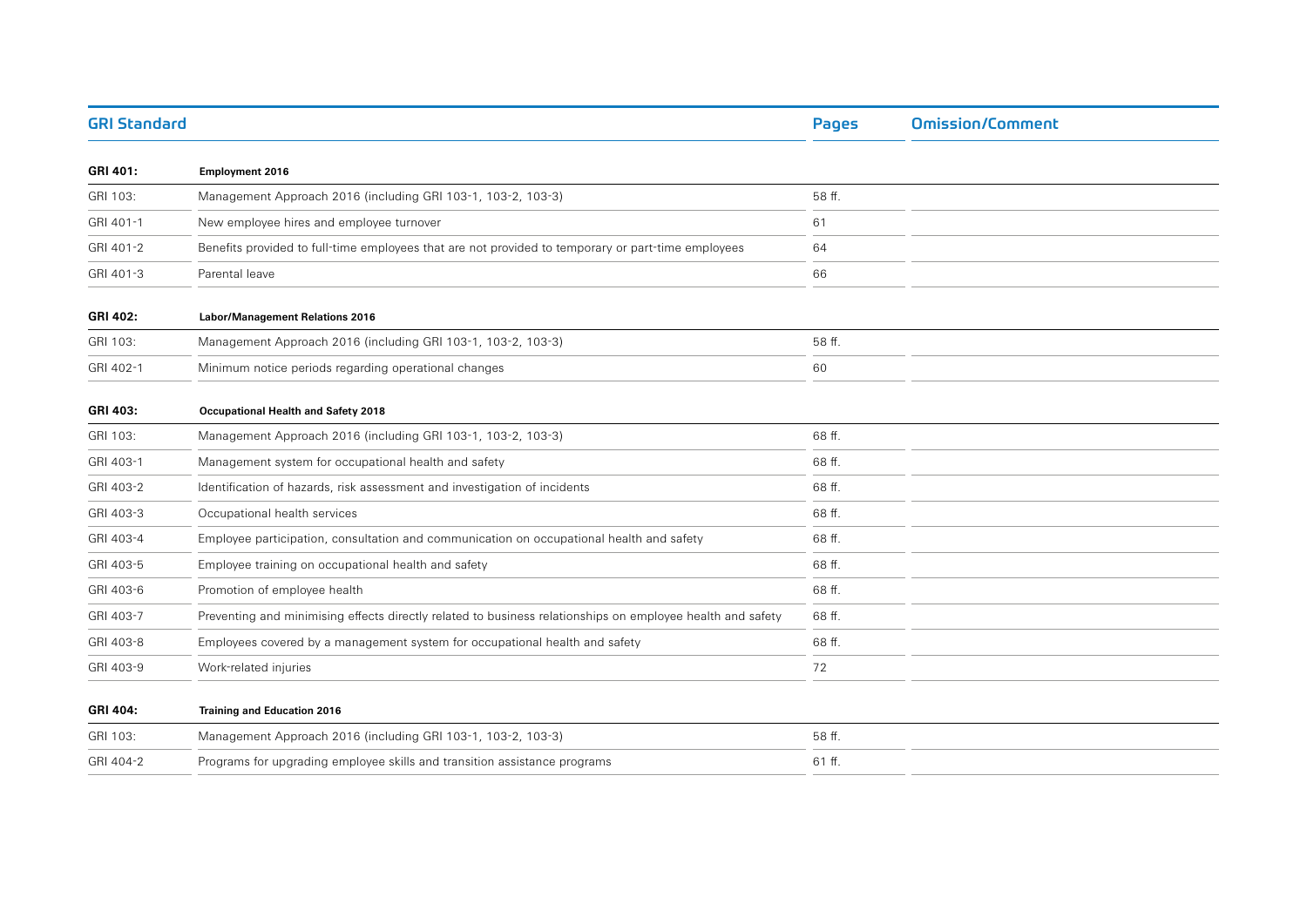| <b>GRI Standard</b> |                                                                                 | Pages  | <b>Omission/Comment</b> |
|---------------------|---------------------------------------------------------------------------------|--------|-------------------------|
| <b>GRI 405:</b>     | Diversity and Equal Opportunity 2016                                            |        |                         |
| GRI 103:            | Management Approach 2016 (including GRI 103-1, 103-2, 103-3)                    | 64 ff. |                         |
| GRI 405-1           | Diversity of governance bodies and employees                                    | 87     |                         |
| GRI 406:            | Non-discrimination 2016                                                         |        |                         |
| GRI 103:            | Management Approach 2016 (including GRI 103-1, 103-2, 103-3)                    | 39 ff. |                         |
| GRI 406-1           | Incidents of discrimination and corrective actions taken                        | 39 ff. |                         |
| <b>GRI 412:</b>     | Human Rights Assessment 2016                                                    |        |                         |
| GRI 103:            | Management Approach 2016 (including GRI 103-1, 103-2, 103-3)                    | 39 ff. |                         |
| GRI 412-1           | Operations that have been subject to human rights reviews or impact assessments | 39 ff. |                         |
| <b>GRI 414:</b>     | <b>Supplier Social Assessment 2016</b>                                          |        |                         |
| GRI 103:            | Management Approach 2016 (including GRI 103-1, 103-2, 103-3)                    | 73 ff. |                         |
| GRI 414-1           | New suppliers that were screened using social criteria                          | 73 ff. |                         |
| GRI 416:            | <b>Customer Health and Safety 2016</b>                                          |        |                         |
| GRI 103:            | Management Approach 2016 (including GRI 103-1, 103-2, 103-3)                    | 77 ff. |                         |
| GRI 416-1           | Assessment of the health and safety impacts of product and service categories   | 77 ff. |                         |